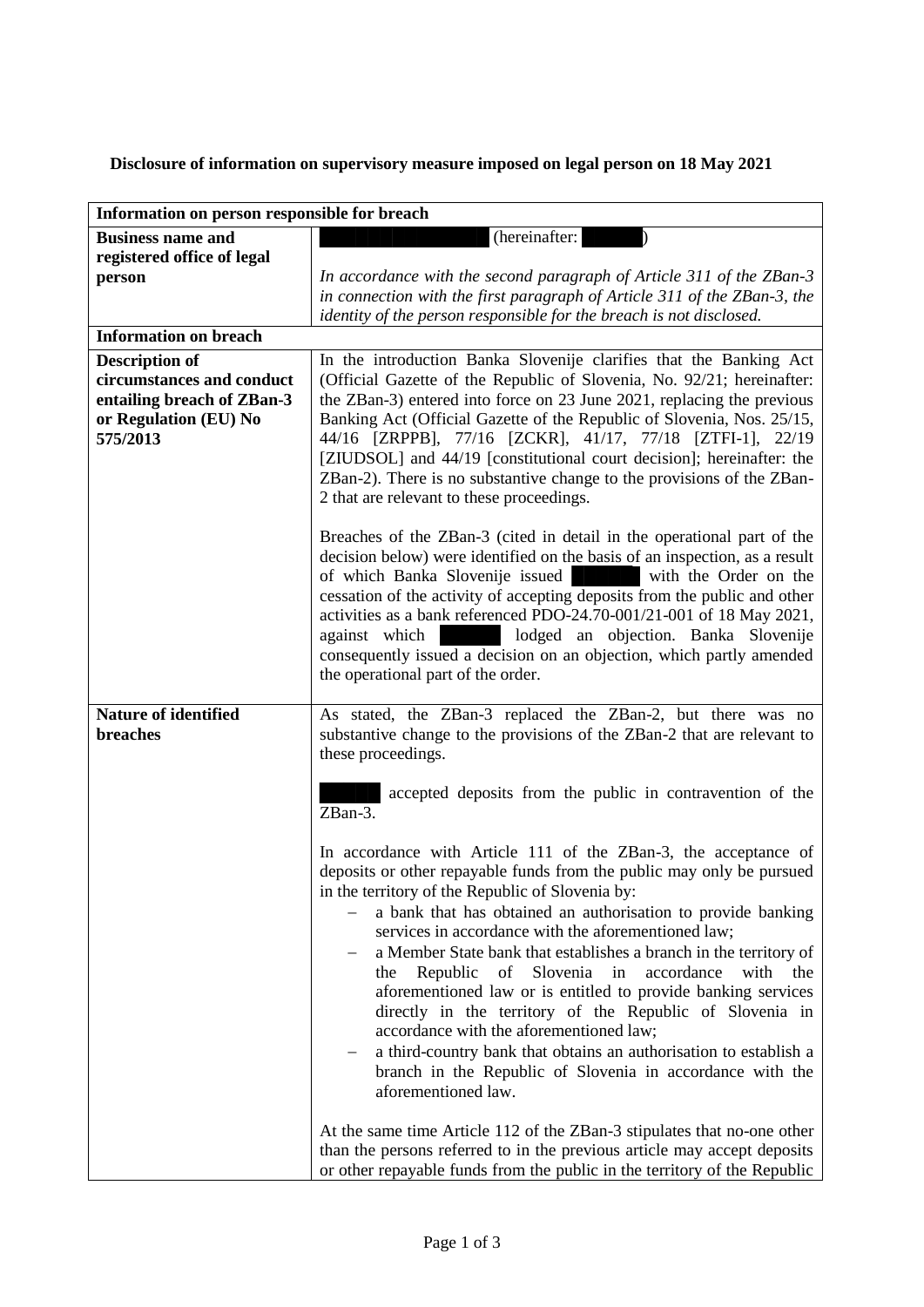|                                                                                  | of Slovenia.                                                                                                                                                                                                                                                                                                                                                                                                                                                                                                                                                                                                                                                                                                                                                                                                                                                                          |
|----------------------------------------------------------------------------------|---------------------------------------------------------------------------------------------------------------------------------------------------------------------------------------------------------------------------------------------------------------------------------------------------------------------------------------------------------------------------------------------------------------------------------------------------------------------------------------------------------------------------------------------------------------------------------------------------------------------------------------------------------------------------------------------------------------------------------------------------------------------------------------------------------------------------------------------------------------------------------------|
|                                                                                  | Given the materiality and urgency of ensuring that the legal<br>requirements are met, the Order on the cessation of the activity of<br>accepting deposits from the public and other activities as a bank ordered<br>to embark on the rectification of the identified breach without<br>delay.                                                                                                                                                                                                                                                                                                                                                                                                                                                                                                                                                                                         |
| Operational part of the decision by which the relevant proceedings are completed |                                                                                                                                                                                                                                                                                                                                                                                                                                                                                                                                                                                                                                                                                                                                                                                                                                                                                       |
| 1.                                                                               | In a supervisory procedure Banka Slovenije finds<br>In a supervisory procedure Banka Slovenije finds<br>In a supervisory procedure Banka Slovenije finds<br>In a supervisory procedure Banka Slovenije finds<br>In a supervisory banka<br>of Article 96 of the ZBan-2 by accepting deposits from the public, whereby as a borrower it<br>who are uninformed investors as lenders,<br>enters into loan agreements with members of<br>the loan agreements including information about the borrower and the lender, the date and<br>amount of the loan, the date of the transfer of the loan to the borrower's account, the deadline<br>for repayment of the loan, and the amount of contractual interest expressed as a percentage, but<br>not stipulating additional terms and conditions that exclude or restrict the exercise of the right to<br>repayment of the money contributed. |
| 2.                                                                               | shall cease accepting deposits and/or other repayable funds from the public as of the<br>day of delivery of this order.                                                                                                                                                                                                                                                                                                                                                                                                                                                                                                                                                                                                                                                                                                                                                               |
| 3.                                                                               | Within 15 (fifteen) days of the delivery of this order, shall submit to Banka Slovenije a<br>report in which it describes the measures that it has implemented in connection with the<br>cessation of the acceptance of deposits and/or other repayable funds from the public.<br>may also issue a statement regarding the grounds for the issuance of the order by the<br>aforementioned deadline.                                                                                                                                                                                                                                                                                                                                                                                                                                                                                   |
| 4.                                                                               | shall enclose evidence from which it is clear that it has<br>In the aforementioned report<br>implemented measures in connection with the cessation of the acceptance of deposits and/or<br>other repayable funds from the public, and documentation (a list of depositors, with the amounts<br>of funds accepted and the maturities of the deposits) illustrating the balance of deposits by<br>individual depositor as at the day of delivery of this order.                                                                                                                                                                                                                                                                                                                                                                                                                         |
| 5.                                                                               | An objection to this order shall not stay its enforcement.                                                                                                                                                                                                                                                                                                                                                                                                                                                                                                                                                                                                                                                                                                                                                                                                                            |
| 6.                                                                               | Banka Slovenije assesses that the grounds referred to in the first paragraph of Article 311 of the<br>ZBan-3 paragraph exist in connection with the publication of the identity of the person<br>responsible for the breach. In accordance with the second paragraph of Article 311 of the ZBan-<br>3 in connection with the first paragraph of Article 311 of the ZBan-3, the identity of the person<br>responsible for the breach shall not be published.                                                                                                                                                                                                                                                                                                                                                                                                                           |
|                                                                                  | In accordance with Article 310 of the ZBan-3, the following information in connection with this<br>supervisory measure shall be published on the Banka Slovenije website after these proceedings<br>have been completed:<br>information on the breach:                                                                                                                                                                                                                                                                                                                                                                                                                                                                                                                                                                                                                                |
|                                                                                  | a description of the circumstances and conduct entailing a breach of the ZBan-3 or<br>$\circ$<br>Regulation (EU) No 575/2013,                                                                                                                                                                                                                                                                                                                                                                                                                                                                                                                                                                                                                                                                                                                                                         |
|                                                                                  | the nature of the breaches identified;<br>$\circ$<br>the operational part of the decision by which the relevant proceedings are completed; and                                                                                                                                                                                                                                                                                                                                                                                                                                                                                                                                                                                                                                                                                                                                        |
|                                                                                  |                                                                                                                                                                                                                                                                                                                                                                                                                                                                                                                                                                                                                                                                                                                                                                                                                                                                                       |
|                                                                                  |                                                                                                                                                                                                                                                                                                                                                                                                                                                                                                                                                                                                                                                                                                                                                                                                                                                                                       |